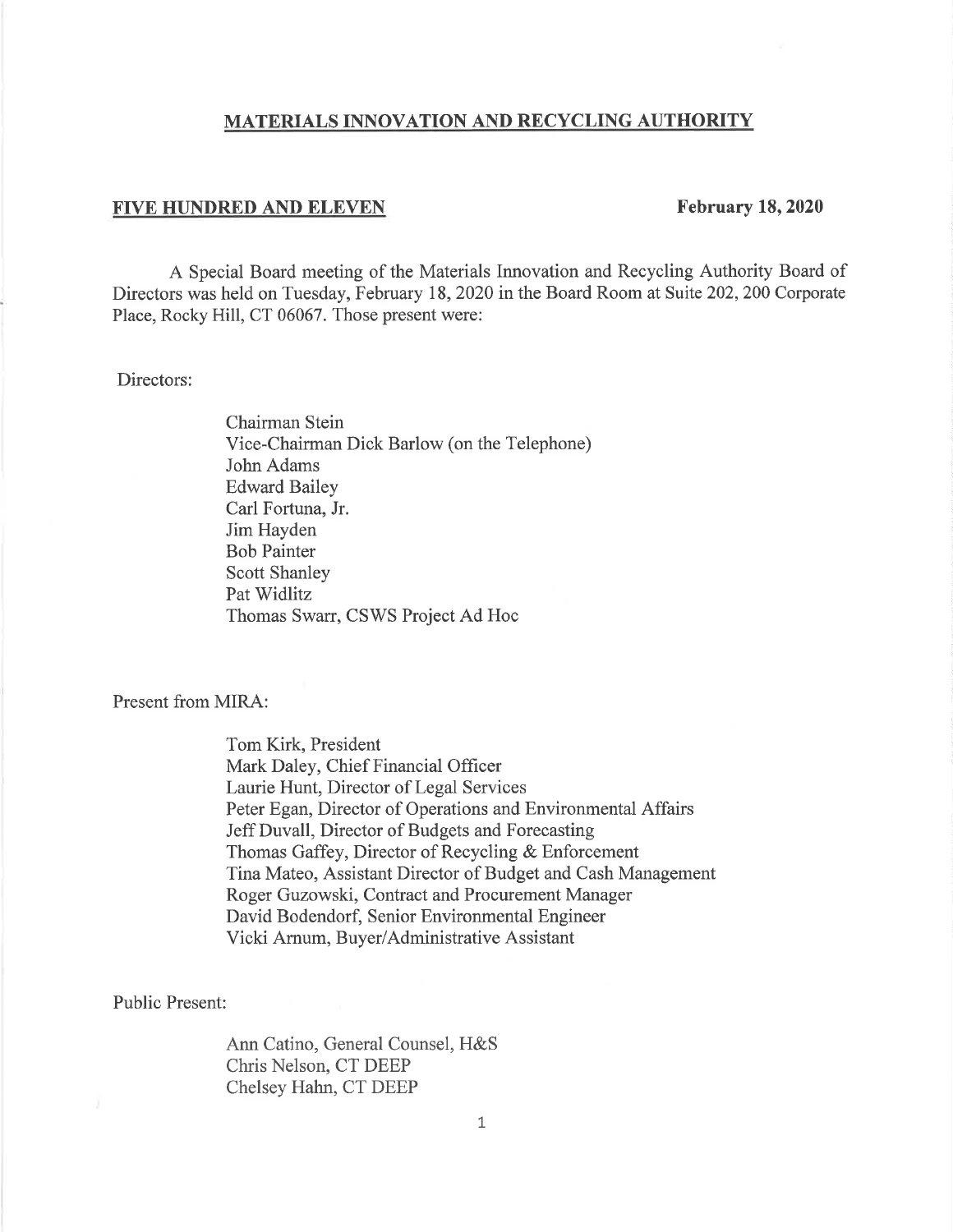Luis De LaParte, SRRT Edward B. Spinella, USA Attorney Kristen Brown, Waste Zero John Doyle, Doyle, D'Amore & Balducci Mike Paine, Paine's, Inc.

Chairman Stein called the meeting officially to order at9,35 a.m. and said that a quorum was present.

### PUBLIC PORTION

Chairman Stein said the agenda allowed for a public portion in which the Board would accept written testimony and allow individuals to speak for a limit of three minutes. As there were no members of the public who wished to address the Board, the meeting commenced.

## APPROVAL OF THE JANUARY 15.2020 BOARD MEETING MINUTES

Chairman Stein requested a motion to approve the minutes of the January 15,2020 Board meeting. Director Painter made the motion which was seconded by Director Hayden.

The motion previously made and seconded was approved unanimously, Chairman Stein, Vice-Chairman Barlow, Director Adams, Director Bailey, Director Hayden, Director Fortuna, Director Shanley, Director Painter, Director Widlitz and Ad Hoc Swarr. Director Widlitz abstains.

| <b>Directors</b>            | Aye | <b>Nay</b> | <b>Abstain</b> |
|-----------------------------|-----|------------|----------------|
|                             |     |            |                |
| <b>Chairman Stein</b>       |     |            |                |
| <b>Vice Chairman Barlow</b> | Χ   |            |                |
| <b>John Adams</b>           | Χ   |            |                |
| <b>Edward Bailey</b>        | Χ   |            |                |
| Jim Hayden                  | Χ   |            |                |
| <b>Scott Shanley</b>        | X   |            |                |
| <b>Bob Painter</b>          | x   |            |                |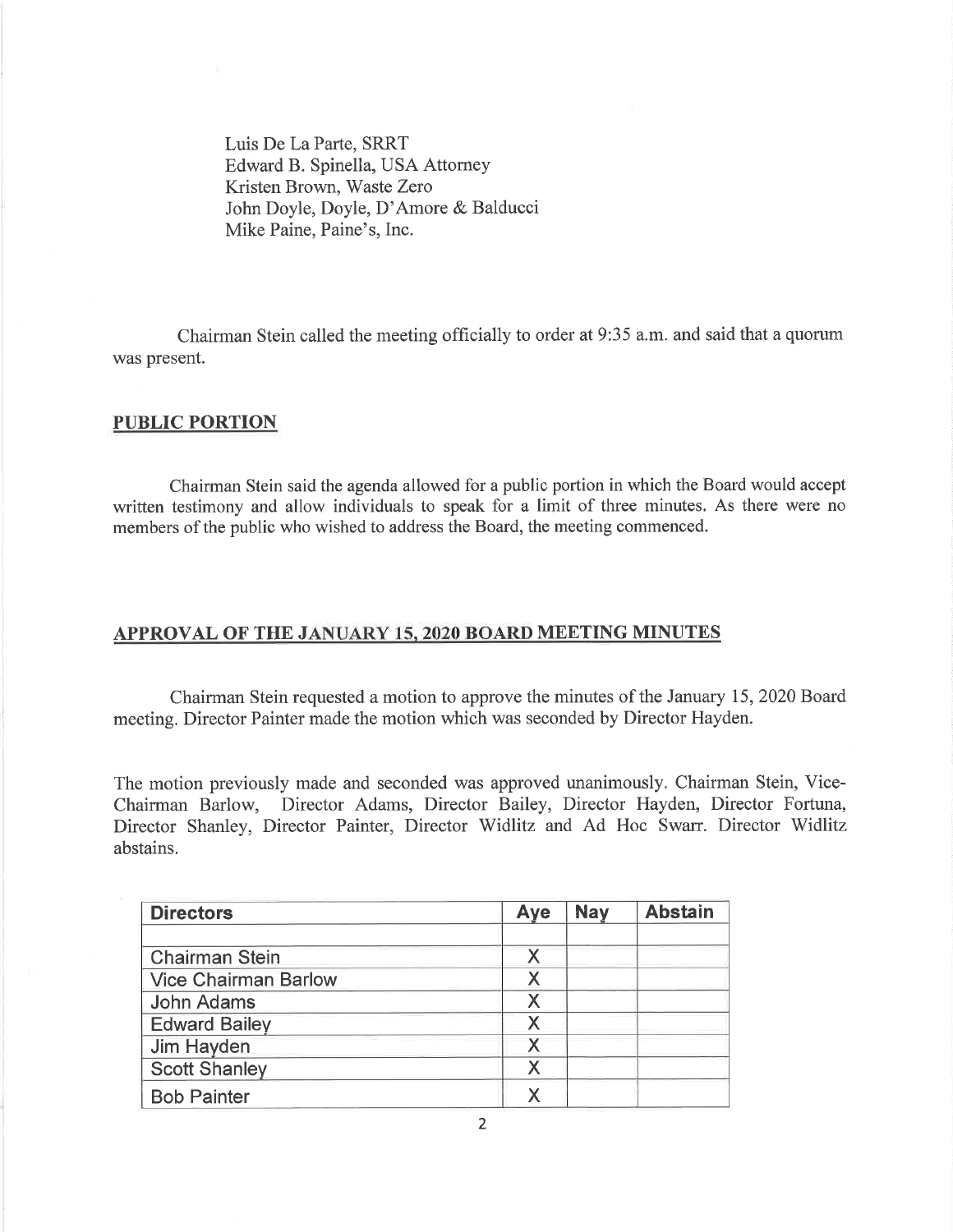| <b>Carl Fortuna</b>    | X   |            |                |
|------------------------|-----|------------|----------------|
| <b>Pat Widlitz</b>     |     |            |                |
| <b>Ad Hoc Members</b>  | Aye | <b>Nay</b> | <b>Abstain</b> |
| Tom Swarr, CSWS Ad Hoc | X   |            |                |

# PRESENTATION REGARDING PAY-TO-THROW BY WASTE ZERO AT THE REOUEST OF THE CONNECTICUT DEPARTMENT OF ENERGY AND ENVIRONMENTAL PROTECTION.

Kristen Brown from Waste Zero did a presentation at the Board meeting about PAY-TO-THROV/(PAYT). She works on unit based pricing programs for communities around the United States. She has been working with DEEP for several years trying to move some municipalities forward with a concept called Pay-As-You-Throw SMART unit based pricing. SMART is an acronym for Save Money and Reduce Trash. The company decided this year to examine approaches other than on a town-by-town basis due to the political difficulty in establishing programs at the municipal level. Instead, 'Waste Zero has been examining the idea of establishing PAYT programs on a regional basis. Ms. Brown discussed what she has learned in her analysis of communities were PAYT programs have been implemented, informed the Board of what unit based pricing is, and shared what Waste Zero believes are potential pathways forward to increase PAYT programs in Connecticut.

Ms. Brown provided a PowerPoint presentation to the Board and discussed her analysis, providing examples of municipalities, primarily in Maine and Massachusetts, where, she contends, PAYT programs have increased recycling and reduced trash generation.

A question and answer session followed Ms. Brown's presentation. Chairman Stein said the Board plans to review the presentation in detail, and requested that MIRA staff do so and report back to the Board at its March 2020 meeting.

## FINANCE COMMITTEE:

# REVIEW AND APPROVE DRAFT RESOLUTION REGARDING ADOPTION OF THE FISCAL YEAR 2021 CSWS DIVISION OPERATING AND CAPITAL BUDGETS.

Chairman Stein requested a motion on the above referenced item. The motion to approve was made by Director Painter and seconded by Director Fortuna.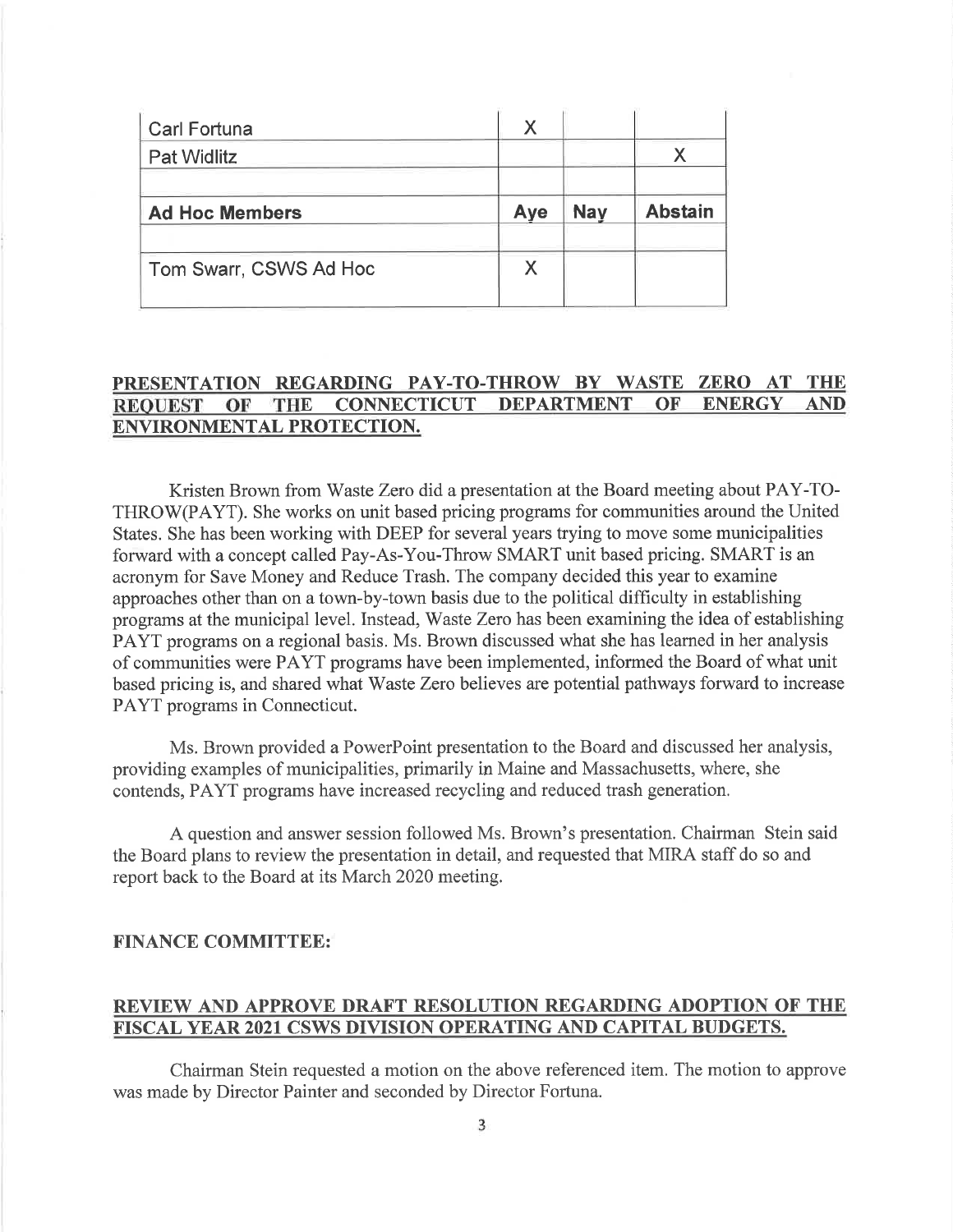RESOLVED: That the Fiscal Year 2021 Materials Innovation and Recycling Authority Operating and Capital Budget for the Connecticut Solid Waste System ("CSWS") attached hereto as Exhibit A (presentation form) and Exhibit B (budget line items) is hereby adopted as presented and discussed at this meeting; and

FURTHER RESOLVED: That the Board of Directors hereby acknowledges that such CSV/S Operating and Capital Budget does not include funding of activities associated with I) development and execution of the MIRA Disposal Contracts and MIRA Financing Documents providing for the redevelopment of the CSWS as defined and contemplated in the Term Sheet between MIRA and the Sacyr Rooney Recovery Team, LLC dated November 25,2019 and ii) the planning and development of alternate outcomes to such redevelopment project as highlighted in Exhibit A attached hereto ("Resource Rediscovery Activities"); and

FURTHER RESOLVED: That management is directed to develop and recommend for approval by the Board of Directors, no later than upon conclusion of the CSWS Project Marketing Activities defined in such Term Sheet, a recommended course of action, budget, source of funds and reporting protocol for such Fiscal Year 2021 Resource Rediscovery Activities; and

FURTHER RESOLVED: That the Board of Directors hereby approves and establishes the following CSWS tip fees for FY 2021:

- . Tier 1 Short Term \$93.00 per ton
- . Tier 1 Long Term \$91.00 per ton
- $\cdot$  Tier 2 \$95.00 per ton
- Waste Hauler (Non-Participating Towns):
	- . MSW Delivered to Transfer Station \$93.00 per ton
	- . MSW Delivered to Resource Recovery Facility \$93.00 per ton
	- . Recycling Delivered to Transfer Station \$72.00 per ton
	- Recycling Delivered to Recycling Facility \$50.00 per ton
	- Municipal Bulky Waste Deliveries \$120.00 per ton

Mr. Daley said we have a final proposed CSWS budget for Fiscal Year 2021, and have made a few changes from the lst draft; we have one budgetary change to the original proposal which was to increase the Tip Fee for municipal bulky from \$100 to \$120. That generated additional revenue of \$40,000 which we put into our operational contingency. Mr. Daley added we also have the CPI data that we need to calculate opt out price for fiscal year 202I which is \$67.73 relative to the \$91 proposed fee. We also incorporated a format change to show "Improvement" vs "Major Maintenance" funds on page 9. Aside from the minor change in budget values, we updated the outline of key challenges summarized on page 2 and further addressed on pages 16  $\&$  17 in the presentation file. We also have drafted a proposed resolution approving the budget.

Mr. Daley said we should spend a few minutes going over the resolution and key challenges as they instruct management on the steps to be taken during our SRRT project marketing activities to ensure we are ready with a decided course of action upon conclusion of those activities. Aside from approving the budget and settling the Tip Fees, the resolution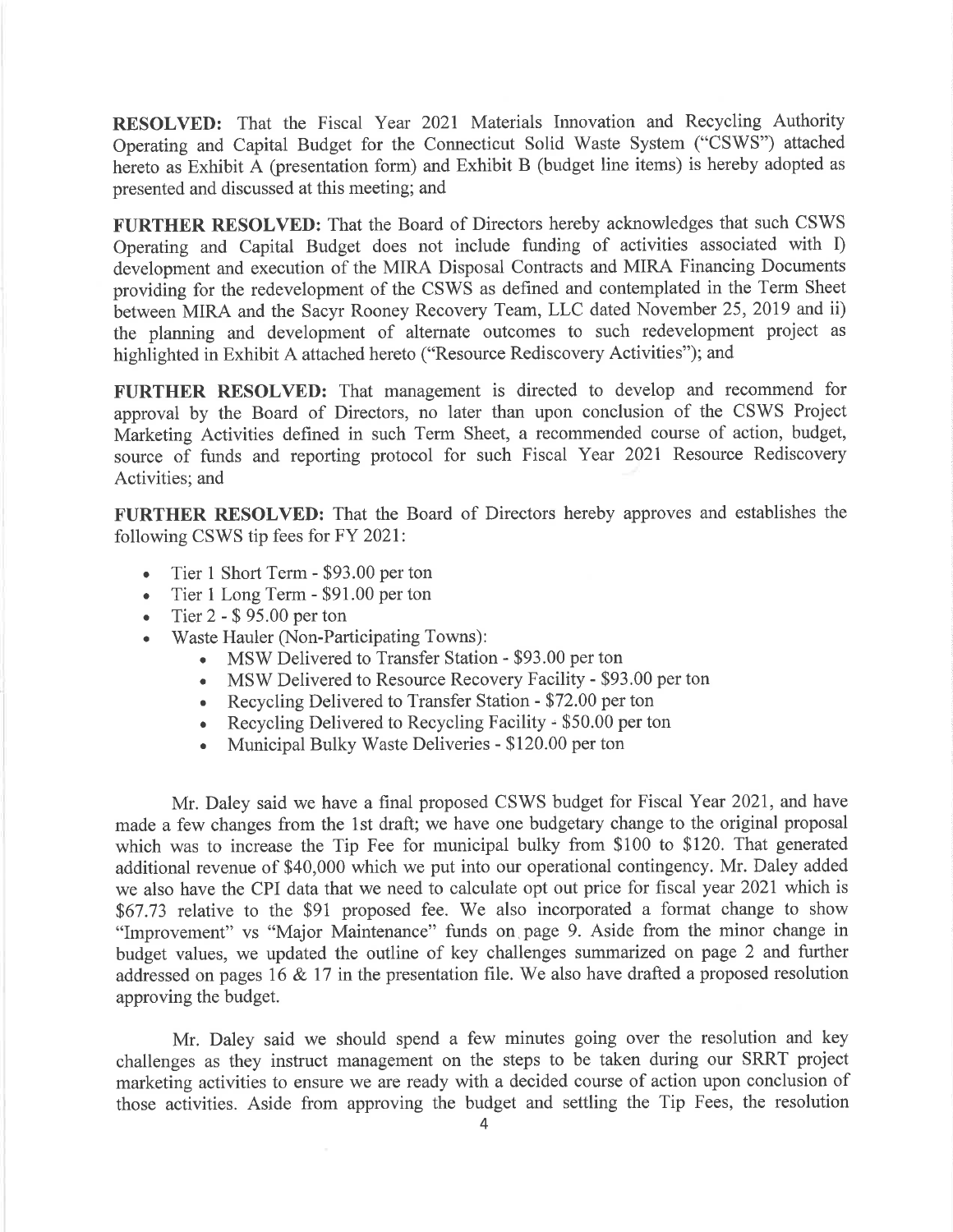acknowledges the budget initially does not include funding for Resource Rediscovery activities which are now defined to include: development and execution of MIRA Disposal contracts and financing documents for the redevelopment project to proceed, and planning and development of alternate outcomes if the redevelopment project does not proceed. Altemate outcome includes:

- 1. Status-Quo operation of the WTE facility
- 2. Resumption of Process Residue Removal
- Undertaking a managed transition to permit compliant transfer operations J.
- Converting the V/TE to an Intermodal Transfer Station. 4.

The resolution directs management to evaluate these four options which would be done internally and with existing resources and recommend a course of action and funding source no later than upon conclusion of the project marketing activities, which is May 31, 2020. The high level pros and cons of each alternate outcome are shown on pages 16 and 17 in the presentation.

Chairman Stein asked, regarding screening of the process residue, other than a \$1 per ton cost what's the downside of this?

Mr. Kirk said it's considered MSW; we would likely have to landfill, but out of state.

Mr. Daley said when you do that, when you remove the process residue there is, theoretically according to HDR, reduced wear on boiler pressure parts, and reduced clogging of the air pollution control system, which occurs by reducing the moisture that goes through. That's essentially what happens. When the Mid-Connecticut Project ended in2012, the total amount of MSW that continued to come into the CSWS declined due to several municipalities leaving the project, and in the same time frame we no longer had access to reasonably priced landfill disposal for the process residue at the Hartford landfill and therefore the facility began combusting the process residue.

Chairman Stein clarified his question, asking if there is a sense of how much it would improve the life reliability of the plant.

Mr. Kirk said there's no clear consensus on the impact on maintenance costs for the facility. There are two issues that primarily concern both impact boiler tube survivability: corrosion and erosion. Corrosion is chemical and associated with the chemical composition of the garbage and the byproducts of combustion and there is zero opportunity to control that or even manage it. Erosion is the issue here. To the extent there is grit that is working against furnace surfaces and the deeper sections of the flue gas path through the boiler. There is concern about life reduction of the heating surfaces. The erosion serves to scrape off the surfaces of the heat transfer tubes and invite additional corrosion. We know this activity takes place, but we don't know the extent that the process residue is contributing to these erosion concerns. Other things have changed in our boilers in the past; for example, we have revamped our over-fire air system, that's the air that's introduced above the grate in the combustion areas and we have made changes to the back end of the furnace so there's a lot of moving parts there. The decision on whether or not we consider a change to management of the process residue will be driven not only by our understanding of the engineering and the corrosion/erosion effects, but also by the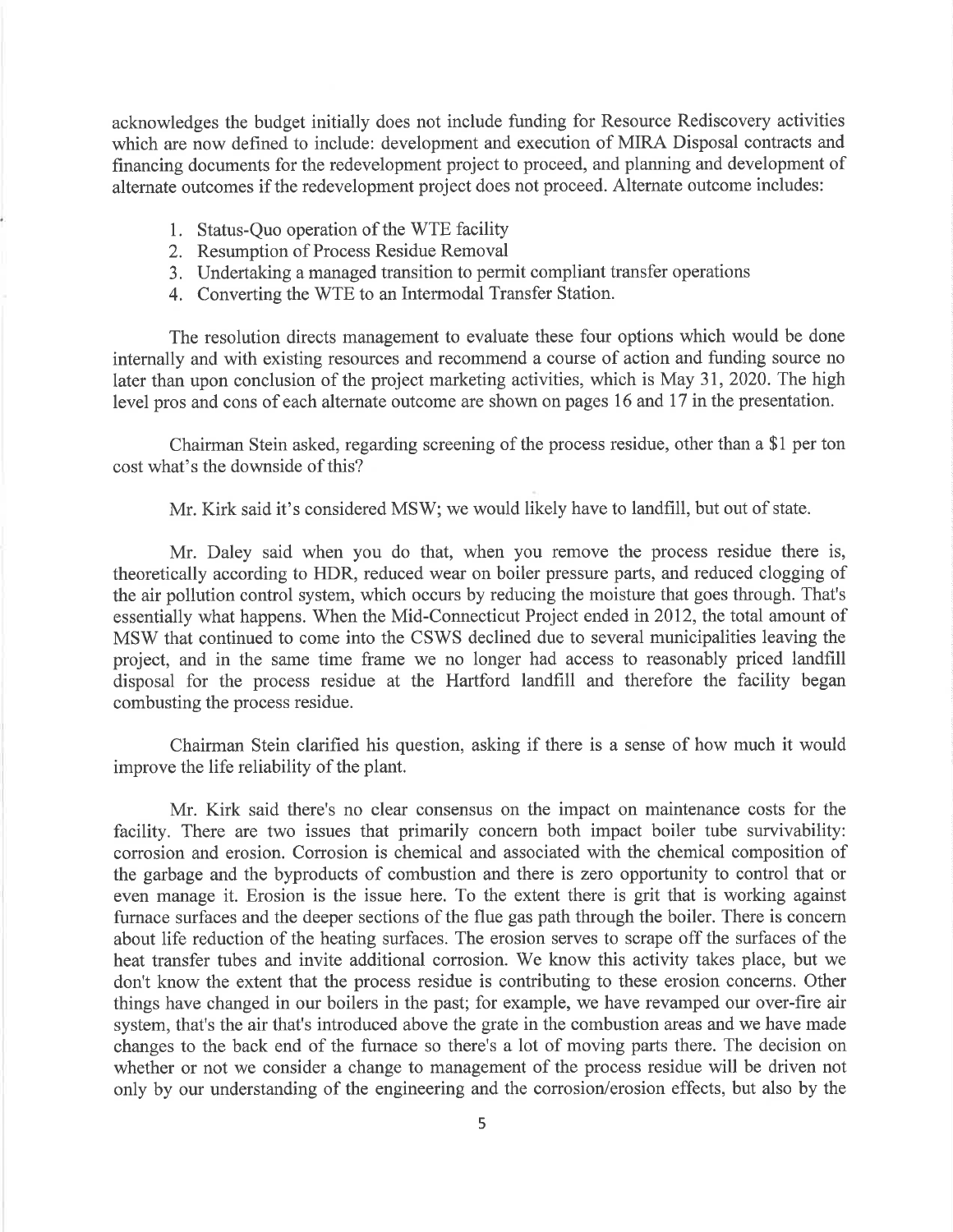cost of dealing with tube replacement versus the extra cost of disposing of the process residue as MSW, which is going to be very significant because it's going to have to be disposed of out of state, as well as other costs, such as the fact that if we take the BTU value of the process residue out of the furnace and put it in a landfill in Pennsylvania, that creates a need for additional waste. 'What's that going to do to the market price of waste in Central Connecticut when we have to attract that kind of waste to the system? Is that going to lower the price to the point where we're only able to attract \$50 a ton? Is it worth burning at \$50 a ton? It'll be a very complicated evaluation economically to determine if it works for us, both in terms of improving reliability and availability, the impact on capacity, and ultimately does it work to lower the price or raise the price.

Director Adams stated that he brought something up with the P&P committee that Peter Egan asked me to bring up today, which was, I think if we are talking about spending \$330 million dollars, that's a public event, but if we are talking about going to an intermodal transfer station at 10s of millions of dollars, or a few 10s of millions of dollars, I'm not sure that's something that a quasi-public agency should be doing and it may best be done by the private sector.

Chairman Stein said we have an obligation until 2027 to manage our customers waste.

Director Adams said obviously the private sector is not going to build a trash-to-energy facility or revamp this one for \$330 million and then try to recover that cost through tip fees, as opposed to, you know, build a \$10 million rail facility and start transferring waste to Pennsylvania.

Mr. Kirk said although there is no question about our responsibility to our customers through 2027, the intermodal option is a very time consuming one. There are permit issues that we think could easily push us beyond 2021. At which point then you ask is that really a viable option to deal with the task of serving our customers through the end of their contract period? Or is it an alternative disposal policy issue for the state. The fallback position for MIRA at this point, and we'll discuss it further in May at the conclusion of our marketing period, is to use the existing permits which limit our transfer capability at the Hartford facility to 680 tons per day, and additional transfer capability at the three transfer stations, and perhaps four transfer stations. We believe we can serve the minimal residential or municipally controlled waste streams of our customers with those limitations. But to continue to serve 700 plus thousand tons of trash, we would require permit changes even if we decide we want to move into an intermodal system direction so there are a lot of questions yet to be determined and at the top of those, I would submit, is whether or not the state should be in the business of building transfer stations is a legitimate one. That, frankly has to be answered in the context of does the policy and <sup>a</sup> certification of need apply? If so, that would buttress the claim that apublic agency should be in this business to serve as a ceiling on prices and fall back from private pricing power, but there's a lot to be considered whether or not MIRA or some other public agency should be doing anything other than renovating the facility and insuring continued service though the expiration of our MSAs.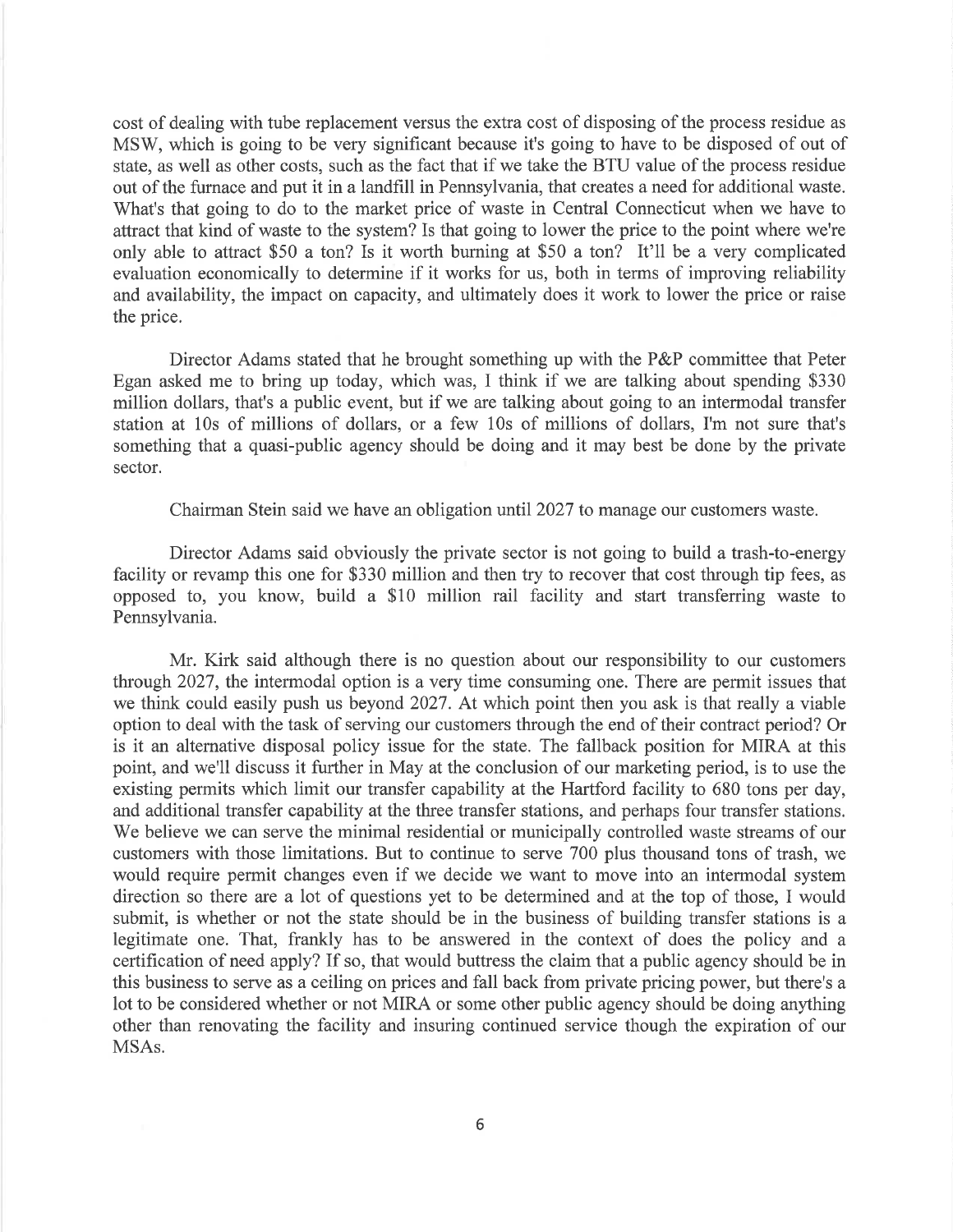Mr. Daley said there was also a discussion at the last Board meeting of increasing the Tip Fee by \$5 and dedicating that money to a diversion and/or risk fund. He stated he did not perceive a consensus on this and so has not incorporated this concept into the budget at least at this stage. However he said there are a few things for consideration: the proposed budget includes an \$8 increase to the Tip Fee and is \$23 per ton above the opt-out, the additional \$5 would put the Hauler Tip Fee for non-participating waste at \$98 which is above our current estimated market price, and it is not certain that the \$5 increase would produce additional revenue available for the purpose intended, but may produce less. We also have a new fiscal year 2020 Hauler Contract that allows us to shut-out non-participating waste quickly which has reduced our exposure to routine diversion cost. It will be strengthened further for fiscal year 2021. MSA force majeure provisions and statutory limits allow us to increase the tip fee to municipalities with 60 days' notice.

Mr. Daley said based on this he would suggest that an alternative to increasing the Tip Fee would be to inform the towns on all the factors that would influence and cause a Tip Fee adjustment due to force majeure so that they can plan accordingly.

The motion previously made and seconded was approved unanimously. Chairman Stein, Vice-Chairman Barlow, Director Adams, Director Bailey, Director Hayden, Director Fortuna, Director Shanley, Director Painter, Director Widlitz and Ad Hoc Swarr.

| <b>Directors</b>            | Aye                     | <b>Nay</b> | <b>Abstain</b> |
|-----------------------------|-------------------------|------------|----------------|
|                             |                         |            |                |
| <b>Chairman Stein</b>       | X                       |            |                |
| <b>Vice Chairman Barlow</b> | X                       |            |                |
| <b>John Adams</b>           | $\overline{\mathsf{X}}$ |            |                |
| <b>Edward Bailey</b>        | $\overline{\mathsf{X}}$ |            |                |
| Jim Hayden                  | X                       |            |                |
| <b>Scott Shanley</b>        | X                       |            |                |
| <b>Bob Painter</b>          | X                       |            |                |
| <b>Carl Fortuna</b>         | X                       |            |                |
| <b>Pat Widlitz</b>          | X                       |            |                |
|                             |                         |            |                |
| <b>Ad Hoc Members</b>       | Aye                     | <b>Nay</b> | <b>Abstain</b> |
| Tom Swarr, CSWS Ad Hoc      | Χ                       |            |                |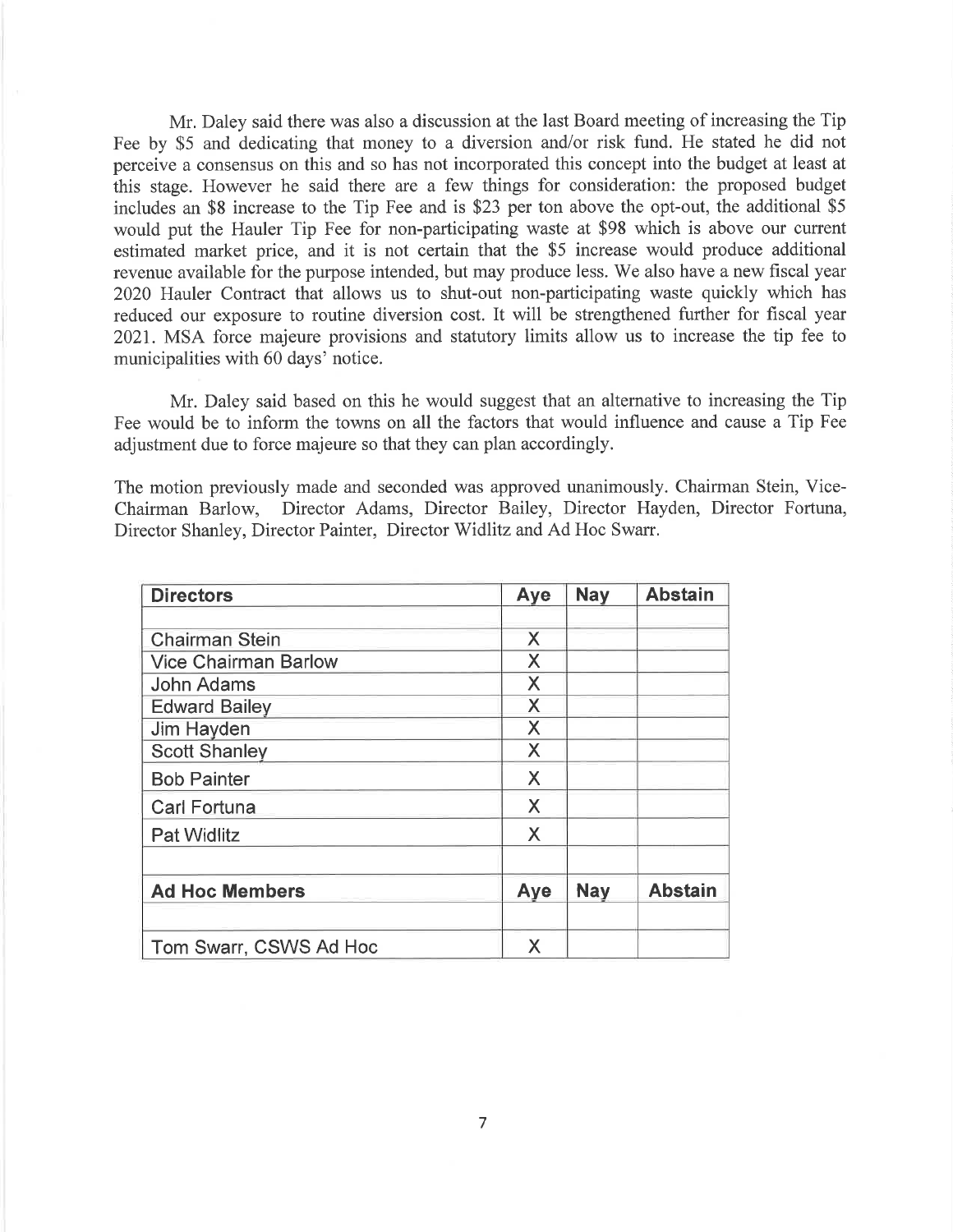### POLICIES AND PORCUREMENT COMMITTEE

# REVIEW AND RECOMMEND RESOLUTION A SETTLEMENT AND RELEASE AGREEMENT.

Chairman Stein requested a motion on the above referenced item. The motion to approve was made by Director Bailey and seconded by Director Adams.

WHEREAS, the Authority owns and operates a Solar Electricity Generating Facility ("Solar EGF") at the Hartford Landfill, installed in 2014 by Tecta America Corp. ("Subcontractor") acting as a subcontractor to E. T. & L. Corp. ("Contractor") with whom MIRA contracted for the design and installation of the Solar EGF; and

WHEREAS, the Solar EGF suffered damage from a lightning strike on or about August 14, 2016; and

**WHEREAS**, subsequent investigation by the Authority and its consulting engineer, Fuss  $\&$ O'Neill ("Consultant") confirmed deficiencies in the design and installation of the Solar EGF; and

WHEREAS, at their own expense, Contractor and Subcontractor made repairs required to return the Solar EGF to service on January 5,2017; and

WHEREAS, at their own expense, Contractor and Subcontractor corrected several deficiencies within the Solar EGF during 2017 and 2018; and

WHEREAS, in order to bring the Solar EGF installation into full compliance with the original bid specifications, the installation of additional grounding (the "Additional Work") is required; and

WHEREAS, as part of a Settlement Agreement, Contractor and Subcontractor have agreed to perform the Additional Work at no cost to MIRA, and, to pay MIRA the sum of \$100,000 to cover the cost of lost energy revenue and the cost of consultant and attorney's fees resulting from the deficiencies, in return for MIRA's release of any future claims on previously performed work.

## NOW, THEREFORE, BE IT:

RESOLVED: That the Board of Directors authorizes the President to execute a Settlement and Release Agreement with E. T. & L. Corp. and Tecta America Corp., substantially as discussed and presented at this meeting.

Mr. Kirk said we have been talking about this for a while. This goes back to the lightning strike a couple years ago that damaged several components of the solar power generating system at the Hartford landfill. We finally resolved this issue and this allows us to complete that work.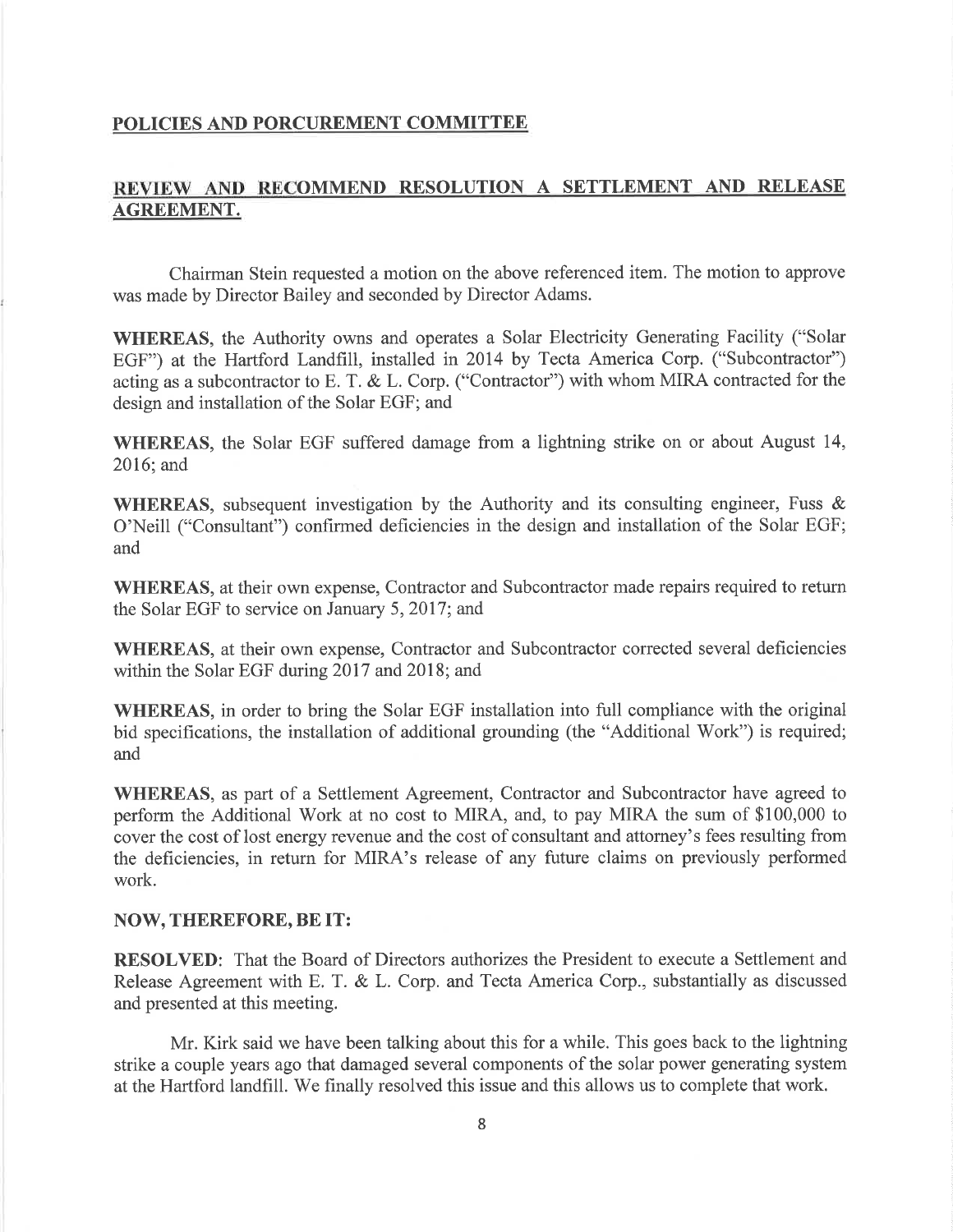The motion previously made and seconded was approved unanimously. Chairman Stein, Vice-Chairman Barlow, Director Adams, Director Bailey, Director Hayden, Director Fortuna, Director Shanley, Director Painter, Director Widlitz and Ad Hoc Swarr.

ij.

| <b>Directors</b>            | Aye        | <b>Nay</b> | <b>Abstain</b> |
|-----------------------------|------------|------------|----------------|
|                             |            |            |                |
| Chairman Stein              | X          |            |                |
| <b>Vice Chairman Barlow</b> | X          |            |                |
| <b>John Adams</b>           | X          |            |                |
| <b>Edward Bailey</b>        | X          |            |                |
| Jim Hayden                  | X          |            |                |
| <b>Scott Shanley</b>        | X          |            |                |
| <b>Bob Painter</b>          | X          |            |                |
| <b>Carl Fortuna</b>         | X          |            |                |
| <b>Pat Widlitz</b>          | X          |            |                |
|                             |            |            |                |
| <b>Ad Hoc Members</b>       | <b>Aye</b> | <b>Nay</b> | <b>Abstain</b> |
| Tom Swarr, CSWS Ad Hoc      | X          |            |                |

# REVIEW AND RECOMMEND RESOLUTION REGARDING REPAIR OF A FREE TURBINE FOR THE JET TURBINE FACILITY.

Chairman Stein requested a motion on the above referenced item. The motion to approve was made by Director Bailey and seconded by Director Adams.

RESOLVED: That the MIRA Board of Directors authorizes the use of \$200,000 from the Jets Major Maintenance Reserve for repair of a free turbine which will serve as a spare unit at the South Meadows Jet Turbine Facility, substantially as presented and discussed at this meeting.

Mr. Egan stated that last summer we had a free turbine associated with one of our jet engines fail. We swapped the spare unit that we had on site for the failed unit, and we now want to purchase a rebuilt unit to serve as a spare moving forward. This is to have the Board authorize the use of \$200,000 from the Jets Major Maintenance Reserve Fund for this purpose. Mr. Egan stated that this free turbine will be compatible with all eight jet engines at the facility, and we hope this will carry us through to May 2023 when the Jet Turbine Facility will be shut down.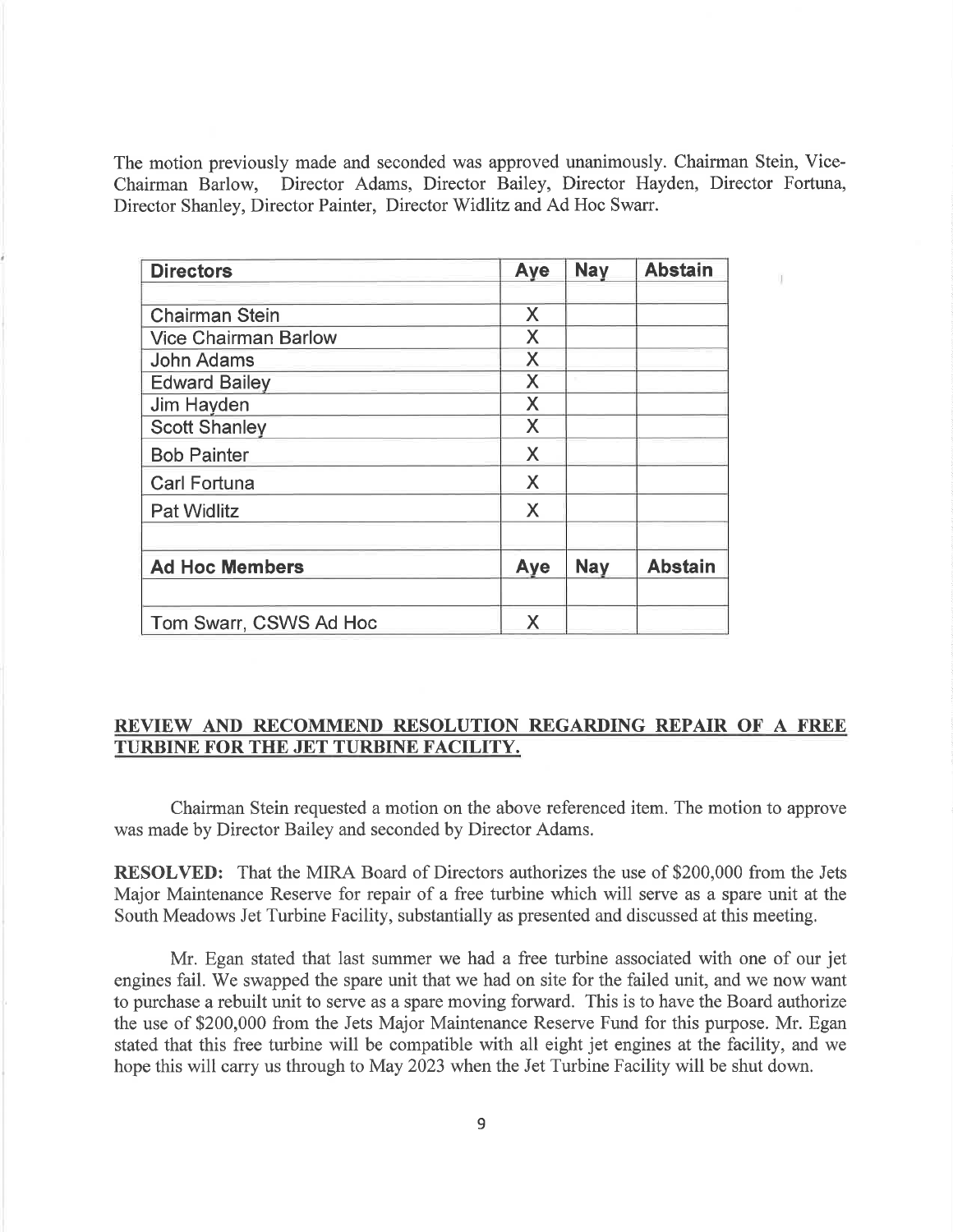Director Painter asked if the term "spare" and "free turbine" are the same thing. Mr. Egan responded that they are both the same. The term is used interchangeably in the write-up.

Mr. Kirk said in a simple schematic there are three components: there's an engine which produces thrust and that thrust is directed at the free turbine which is then connected to <sup>a</sup> generator which spins and makes the electricity. There are interchangeable parts and there are parts that are left and right handed so to speak. This is a free turbine which can be paired with any of the eight units that we have.

The motion previously made and seconded was approved unanimously. Chairman Stein, Vice-Chairman Barlow, Director Adams, Director Bailey, Director Hayden, Director Fortuna, Director Shanley, Director Painter, Director Widlitz and Ad Hoc Swarr.

| <b>Directors</b>            | Aye                     | <b>Nay</b> | <b>Abstain</b> |
|-----------------------------|-------------------------|------------|----------------|
|                             |                         |            |                |
| <b>Chairman Stein</b>       | X                       |            |                |
| <b>Vice Chairman Barlow</b> | $\overline{\mathsf{X}}$ |            |                |
| <b>John Adams</b>           | X                       |            |                |
| <b>Edward Bailey</b>        | X                       |            |                |
| Jim Hayden                  | $\mathsf{X}$            |            |                |
| <b>Scott Shanley</b>        | X                       |            |                |
| <b>Bob Painter</b>          | $\overline{X}$          |            |                |
| <b>Carl Fortuna</b>         | X                       |            |                |
| Pat Widlitz                 | X                       |            |                |
| <b>Ad Hoc Members</b>       | Aye                     | <b>Nay</b> | <b>Abstain</b> |
| Tom Swarr, CSWS Ad Hoc      | X                       |            |                |

## REVIEW AND RECOMMEND RESOLUTION REGARDING AN AMENDMENT TO PERSONAL SERVICES AGREEMENT WITH KANCHAN ARORA.

Chairman Stein requested a motion on the above referenced item. The motion to approve was made by Director Widlitz and seconded by Director Adams.

WHEREAS, MIRA entered into a Personal Services Agreement ("PSA") in February 2019 with its former Board Administrator, Kanchan Arora, for preparation of monthly board and committee meeting minutes; and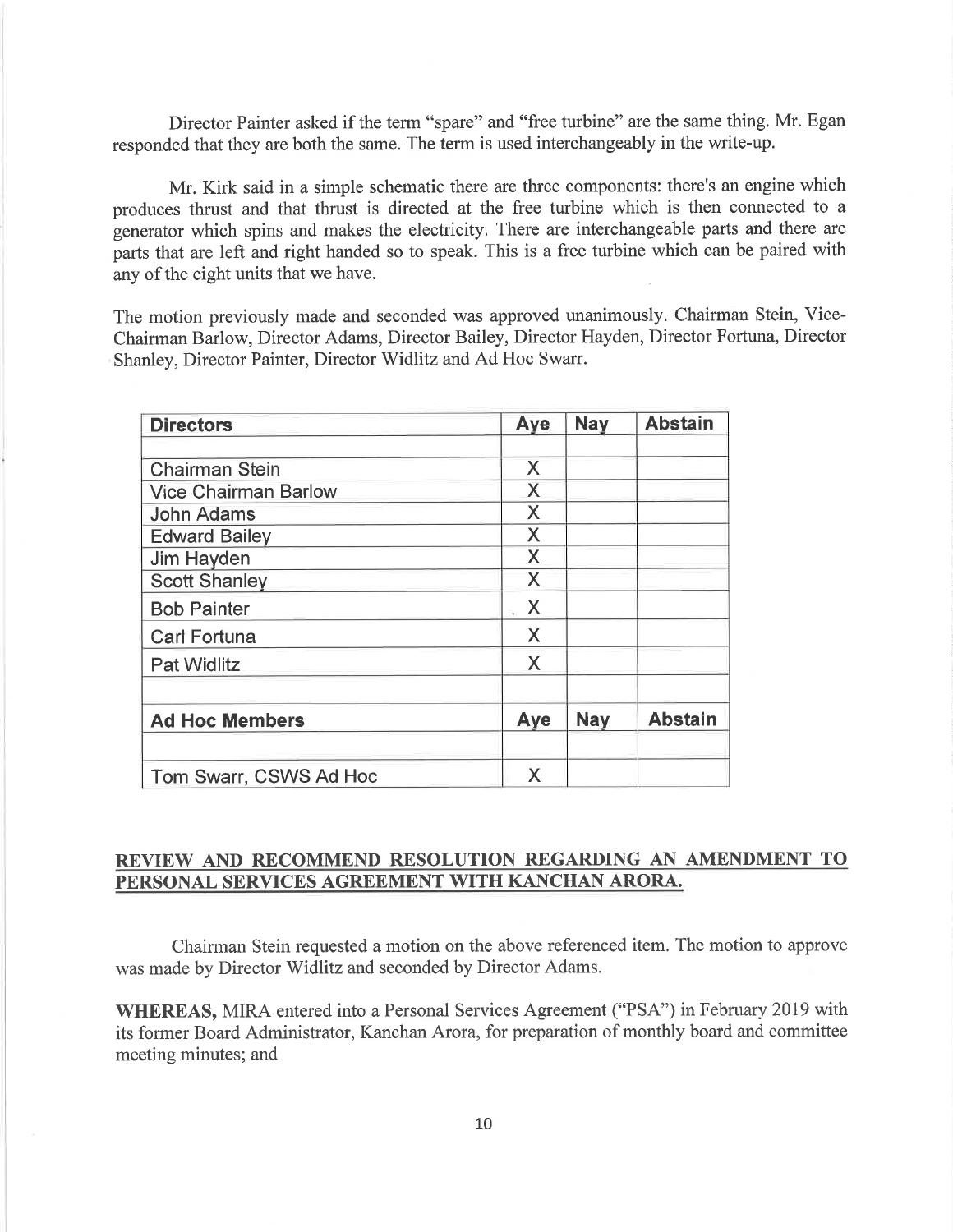WHEREAS, payment under the PSA is now approaching the limit of the authorized cost of Ms. Arora's services; and

WHEREAS, board approval is required in order to continue engaging Ms. Arora;

NOW THEREFORE, the President is hereby authorized to continue Ms. Arora's engagement, and to pay up to an additional \$10,000 for her services.

Mr. Kirk said this is a renewal of a Personal Services Agreement with Kanchan Arora. He stated that when Kanchan left last year our plan was to not have to replace the position, and therefore we established an agreement with Kanchan to receive the tape recordings of the meetings, type them up developing a first draft of the minutes for management to review and edit. That's worked out very well for us. It is an efficient and effective way of preparing the minutes from the committee meetings and the board meetings so that they're available and ready each month, so we recommend this resolution which will allow us to continue using Kanchan.

The motion previously made and seconded was approved unanimously. Chairman Stein, Vice-Chairman Barlow, Director Adams, Director Bailey, Director Hayden, Director Fortuna, Director Shanley, Director Painter, Director Widlitz and Ad Hoc Swarr.

| <b>Directors</b>            | Aye                       | <b>Nay</b> | <b>Abstain</b> |
|-----------------------------|---------------------------|------------|----------------|
|                             |                           |            |                |
| <b>Chairman Stein</b>       | X                         |            |                |
| <b>Vice Chairman Barlow</b> | X                         |            |                |
| <b>John Adams</b>           | $\overline{\mathsf{X}}$   |            |                |
| <b>Edward Bailey</b>        | $\boldsymbol{\mathsf{X}}$ |            |                |
| <b>Jim Hayden</b>           | X                         |            |                |
| <b>Scott Shanley</b>        | $\overline{\mathsf{X}}$   |            |                |
| <b>Bob Painter</b>          | X                         |            |                |
| <b>Carl Fortuna</b>         | X                         |            |                |
| <b>Pat Widlitz</b>          | X                         |            |                |
|                             |                           |            |                |
| <b>Ad Hoc Members</b>       | Aye                       | <b>Nay</b> | <b>Abstain</b> |
| Tom Swarr, CSWS Ad Hoc      | X                         |            |                |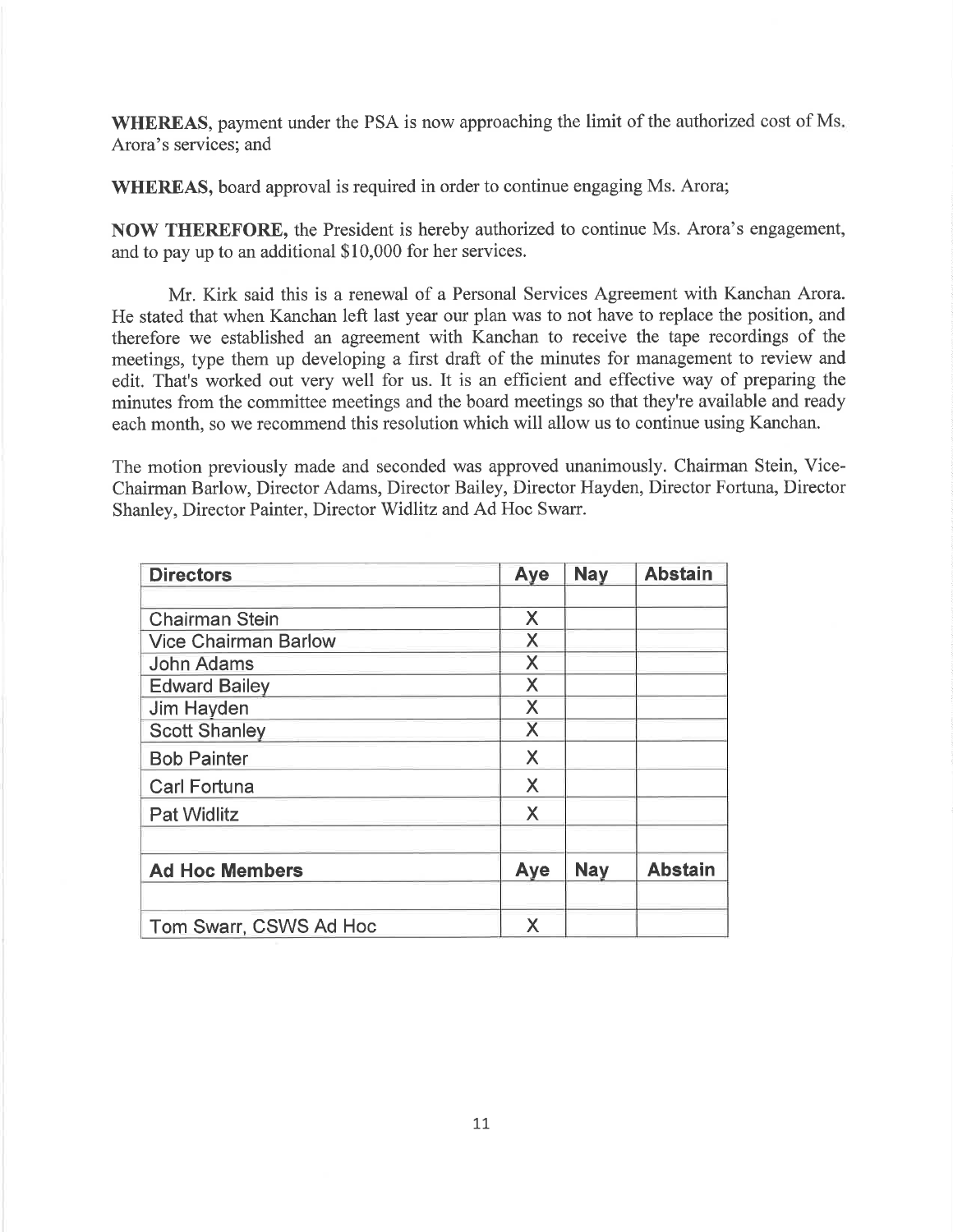## CHAIRMAN AND PRESIDENTS REPORT

# REVIEW AND RECOMMEND RESOLUTION REGARDING FINAL DISTRIBUTION OF MID CONNECTICUT PROJECT FUNDS IN THE AMOUNT OF \$1,995,000.00.

Chairman Stein requested a motion on the above referenced item. The motion to approve was made by Director Adams and seconded by Director Widlitz.

WHEREAS: The Materials Innovation and Recycling Authority, formerly known as the Connecticut Resources Recovery Authority, ("Authority") operated the Mid Connecticut Project ("Project") from its inception through its cessation of operations in November 2012; and

WHEREAS: Since the cessation of Project operations, the Authority has undertaken certain Project closeout activities which include, but are not limited to, resolution of claims and litigation, closure of the Hartford landfill and conducting an environmental site certification process; and

WHEREAS: The Authority has completed these major milestones with respect to the Project's closeout activities such that it is reasonable to forecast that i) final billings for all such Project closeout activities will not exceed seven thousand five hundred dollars (\$7,500) and ii) that upon payment of such final billings the Project will conclude with approximately one million nine hundred and ninety five thousand dollars (\$1,995,000) in surplus funds on hand; and

WHEREAS: Section 401 of the Municipal Solid Waste Management Services Contract between the Authority and the Project's member municipalities provided that "Service Payments as so determined shall remain in effect for each Contract Year; provided, however, thaf if the annual Aggregate Service Payments are less than or greater than the Net Cost of Operation for such Contract Year, then the Authority shall determine such difference and include such difference in the Annual Budget for the next succeeding Contract Year."; and

WHEREAS: The Authority has not allocated any of its general and administrative expenses commonly known as the Authority Budget to the Project since June 30,2017.

## NOW THEREFORE, be it

RESOLVED: That management is directed to distribute, on or before February 28,2020, the sum of one million nine hundred and ninety five thousand dollars (\$1,995,000) to the Project's towns pursuant to the allocation methodology shown on Exhibit A attached hereto, which funds are hereby declared surplus to the needs of the Project; and

FURTHER RESOLVED: That upon payment of final billings for all project closeout activities, management is directed to close all Project funds and accounts and transfer the balance of such funds and accounts, not to exceed one thousand dollars (\$1,000), to the Landfill Division Operating account.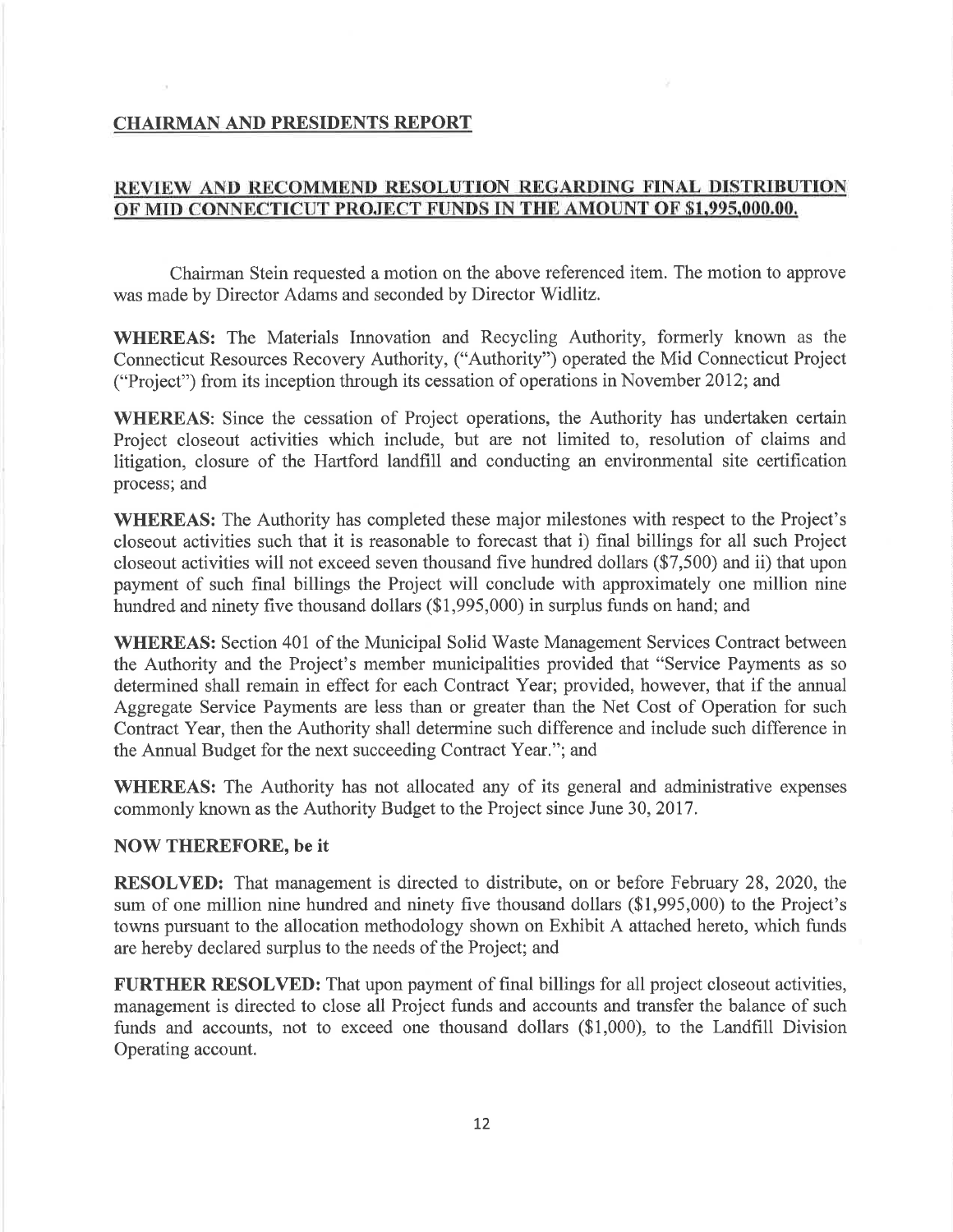Mr. Kirk said this is a welcoming resolution. We are able to distribute money to our towns now with the resolution of the Hennessy lawsuit. Mark Daley is now comfortable that there are no pending potential expenses for the Mid-Connecticut project so the remaining reserve is now available for distribution. The distribution on the last page of the package is consistent with the prior distributions, and is based on an average of the proportional contribution of waste to the Mid-Connecticut Project, so we are happy to be able to finally get the towns' money back in their hands.

The motion previously made and seconded was approved unanimously. Chairman Stein, Vice-Chairman Barlow, Director Adams, Director Bailey, Director Hayden, Director Fortuna, Director Shanley, Director Painter, Director Widlitz and Ad Hoc Swarr.

| <b>Directors</b>            | Aye                     | <b>Nay</b> | <b>Abstain</b> |
|-----------------------------|-------------------------|------------|----------------|
|                             |                         |            |                |
| Chairman Stein              | X                       |            |                |
| <b>Vice Chairman Barlow</b> | X                       |            |                |
| John Adams                  | X                       |            |                |
| <b>Edward Bailey</b>        | X                       |            |                |
| <b>Jim Hayden</b>           | $\overline{\mathsf{X}}$ |            |                |
| <b>Scott Shanley</b>        | X                       |            |                |
| <b>Bob Painter</b>          | X                       |            |                |
| <b>Carl Fortuna</b>         | X                       |            |                |
| <b>Pat Widlitz</b>          | X                       |            |                |
|                             |                         |            |                |
| <b>Ad Hoc Members</b>       | Aye                     | <b>Nay</b> | <b>Abstain</b> |
| Tom Swarr, CSWS Ad Hoc      | X                       |            |                |

Mr. Kirk presented the Board with information on operations and financial data, reflecting the performance of the organization for the reporting period through December 31, 2019. He said the facility operated without any public health and safety risk throughout the period. Mr. Kirk provided a brief update on the turbine issues, repairs, property insurance and business expense.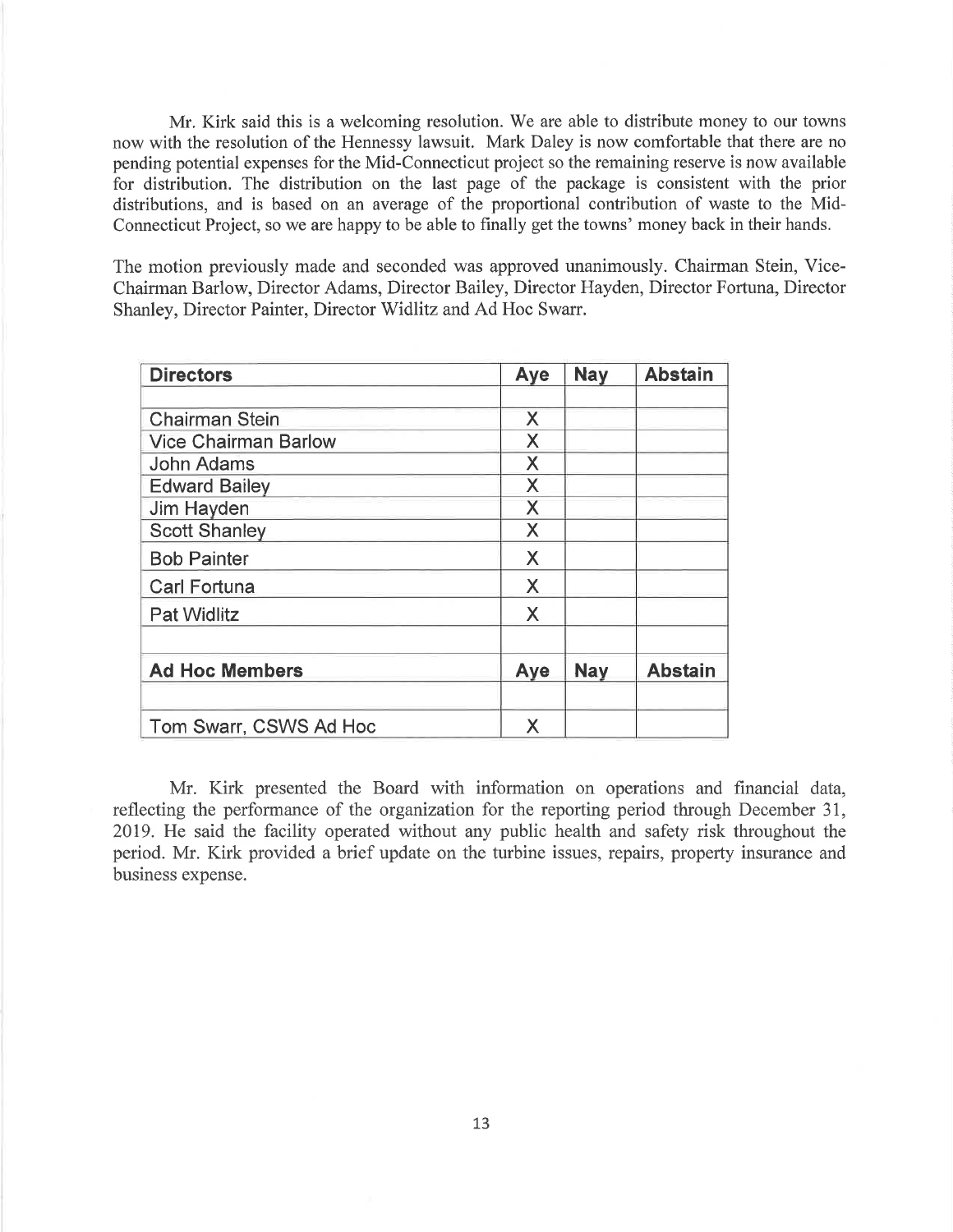## EXECUTIVE SESSION

Chairman Stein requested a motion to enter into Executive Session to discuss pending litigation and pending RFP responses, potential lease of MIRA real estate, trade secrets, personnel matters, security matters, and feasibility estimates and evaluations. The motion was made by Director Adams and seconded by Director Hayden. Chairman Stein requested that the following people remain for the Executive Session, in addition to the Board members:

s.

Tom Kirk Mark Daley Peter Egan Laurie Hunt Tom Gaffey Ann Catino, Legal Counsel

The Executive Session commenced at 11.27 a.m.

The motion previously made and seconded was approved unanimously. Chairman Stein, Vice-Chairman Barlow, Director Adams, Director Bailey, Director Hayden, Director Fortuna, Director Shanley, Director Painter, Director Widlitz and Ad Hoc Swar.

| <b>Directors</b>            | Aye                       | <b>Nay</b> | <b>Abstain</b> |
|-----------------------------|---------------------------|------------|----------------|
|                             |                           |            |                |
| <b>Chairman Stein</b>       | X                         |            |                |
| <b>Vice Chairman Barlow</b> | $\boldsymbol{\mathsf{X}}$ |            |                |
| <b>John Adams</b>           | $\overline{\mathsf{X}}$   |            |                |
| <b>Edward Bailey</b>        | X                         |            |                |
| Jim Hayden                  | X                         |            |                |
| <b>Scott Shanley</b>        | $\overline{\mathsf{X}}$   |            |                |
| <b>Bob Painter</b>          | X                         |            |                |
| <b>Carl Fortuna</b>         | X                         |            |                |
| <b>Pat Widlitz</b>          | X                         |            |                |
|                             |                           |            |                |
| <b>Ad Hoc Members</b>       | Aye                       | <b>Nay</b> | <b>Abstain</b> |
| Tom Swarr, CSWS Ad Hoc      | X                         |            |                |